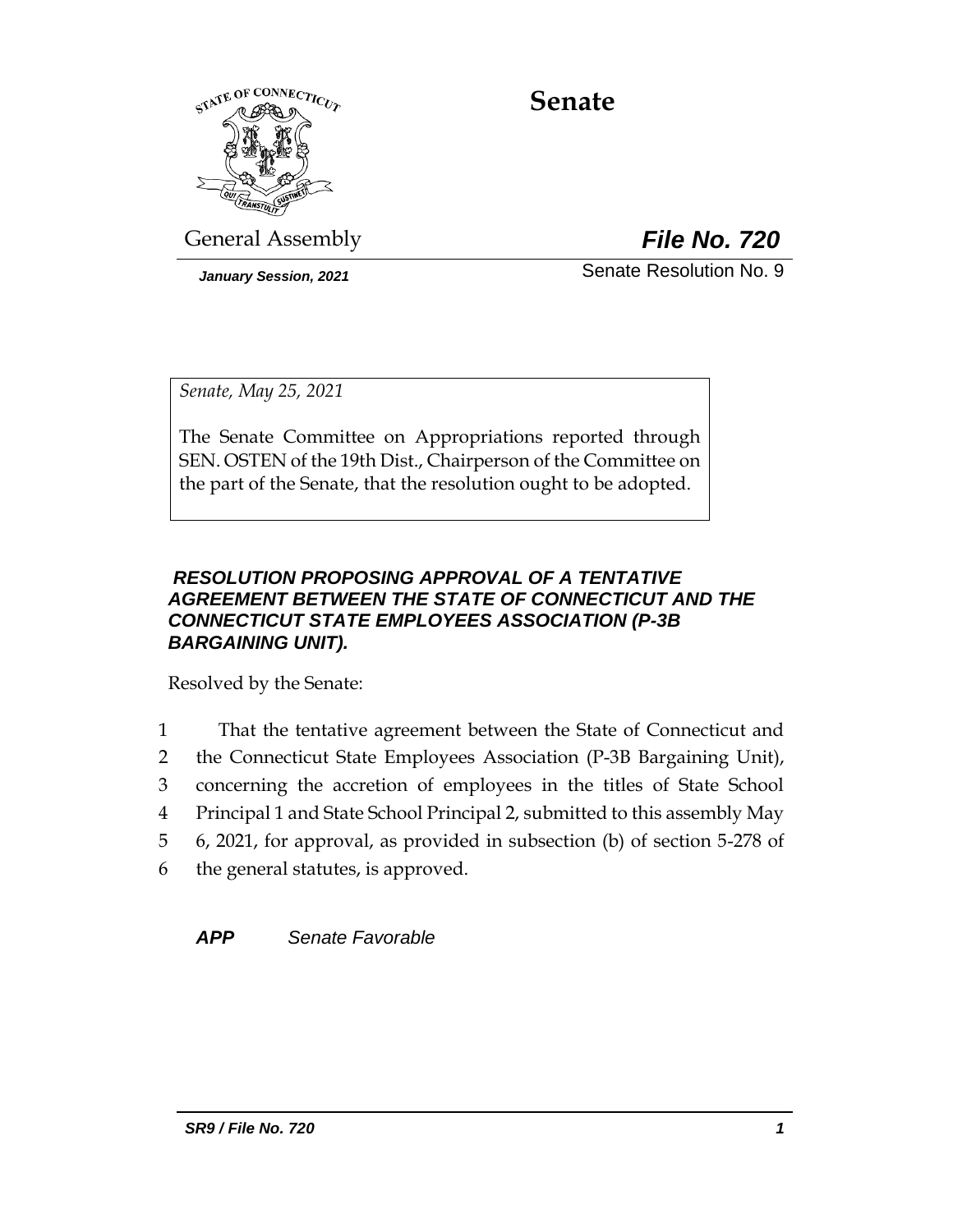*The following Fiscal Impact Statement and Bill Analysis are prepared for the benefit of the members of the General Assembly, solely for purposes of information, summarization and explanation and do not represent the intent of the General Assembly or either chamber thereof for any purpose. In general,*  fiscal impacts are based upon a variety of informational sources, including the analyst's professional *knowledge. Whenever applicable, agency data is consulted as part of the analysis, however final products do not necessarily reflect an assessment from any specific department.*

#### *OFA Fiscal Note*

| <b>Agencies Affected</b>                     | Fund-<br><b>Effect</b> | <b>FY 21</b> | FY 21<br><b>Annualized \$</b> |
|----------------------------------------------|------------------------|--------------|-------------------------------|
| DCF. DOC. MHA                                | $GF - Cost   39.672$   |              | 50,152                        |
| Comptroller Misc. Accounts (Fringe Benefits) | GF - Cost              | 6.685        | 8,451                         |

#### *Municipal Impact:* None

#### *Explanation*

The resolution proposes approval of an agreement between the State of Connecticut and the Connecticut State Employees Association (P-3B) bargaining unit for State School Principals 1 and 2. This agreement affects seven employees.

This agreement would move the Principals in the Departments of Correction (DOC), Mental Health and Addiction Services (MHA), and Children and Families (DCF) into the Education Professionals (P-3B) bargaining unit. This agreement is effective from passage through June 30, 2021. The estimated impact to FY 21 and the annualized cost is reflected in the table below.

# **CT State Employees Association (P-3B) School Principal 1 and School Principal 2<sup>1</sup>**

| Components:                                    | <b>FY 21</b><br>\$ | <b>FY 21</b><br>Annualized |
|------------------------------------------------|--------------------|----------------------------|
|                                                |                    |                            |
| FY 21 - 3.5% General Wage Increase (GWI) - DCF | 7,250              | 7,529                      |
| FY 21 - 3.5% General Wage Increase (GWI) - DOC | 15,193             | 16,189                     |
| FY 21 - 3.5% General Wage Increase (GWI) - MHA | 3,922              | 4,179                      |
| FY 21 - 2% Annual Increment (AI) - DCF         | 2,284              | 4,745                      |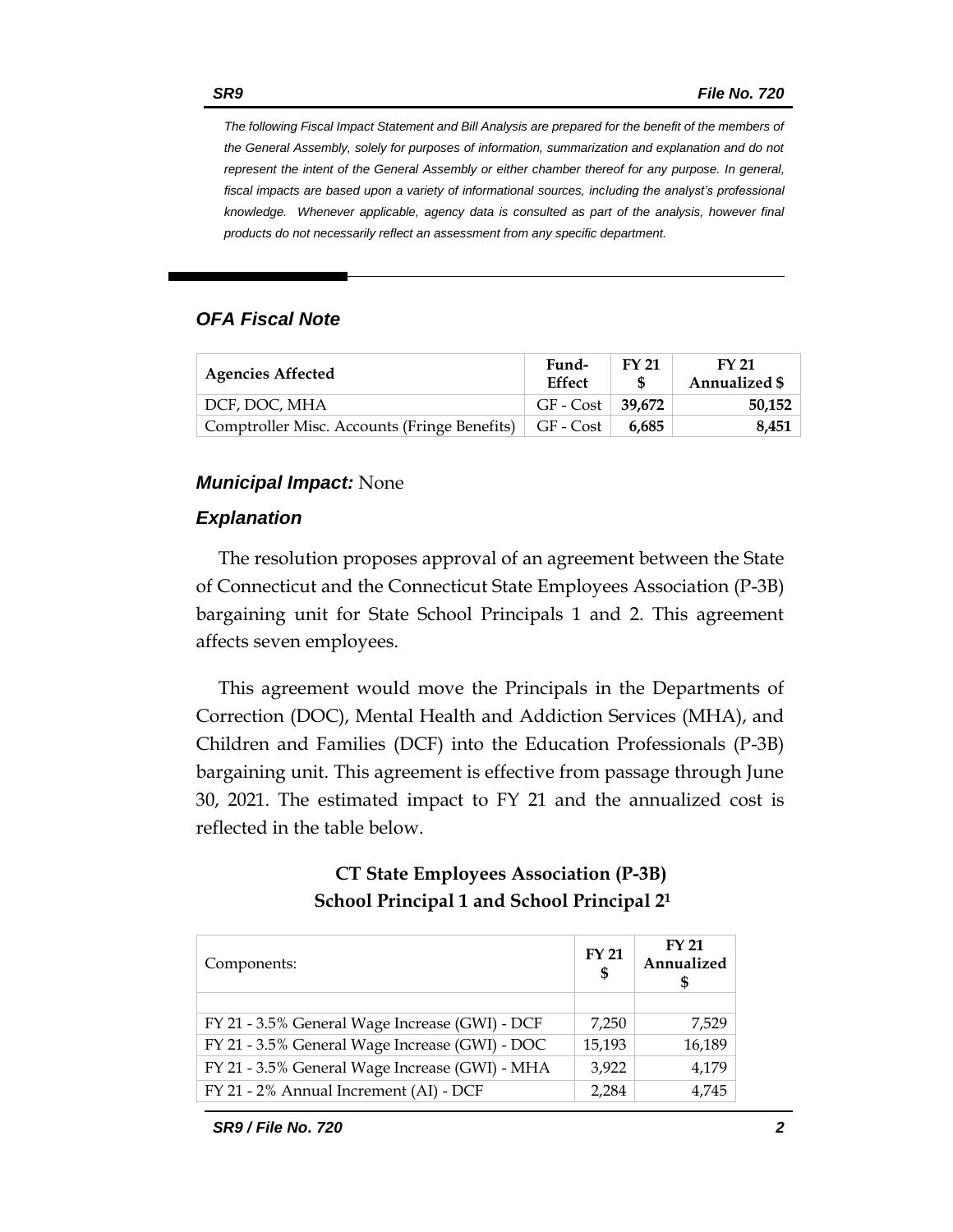| FY 21 - 2% Annual Increment (AI) - DOC          | 4,787  | 9,943  |
|-------------------------------------------------|--------|--------|
| FY 21 - 2% Annual Increment (AI) - MHA          | 1,236  | 2,567  |
| Longevity                                       | 5,000  | 5,000  |
|                                                 |        |        |
| <b>Total Earnings</b>                           | 39,672 | 50,152 |
|                                                 |        |        |
| Social Security, Medicare, Unemployment - 8.15% | 3,233  | 4,087  |
| $OPEB - 3%$                                     | 1,190  | 1,505  |
| SERS - 5.7% <sup>2</sup>                        | 2,261  | 2,859  |
|                                                 |        |        |
| <b>Total Fringe Benefits</b>                    | 6,685  | 8,451  |
|                                                 |        |        |
| TOTAL                                           | 46,357 | 58,602 |

<sup>1</sup>Source: May 7, 2021 Roster from CORE-CT.

<sup>2</sup>The SERS impact will not be recognized until FY 23.

**Wage Provisions** – This agreement establishes wage increases where employees will receive a General Wage Increase (GWI) of 3.5%, retroactive to June 19, 2020, as well as an Annual Increment (AI) of 2% effective January 1, 2021. All employees shall have a January 1<sup>st</sup> annual increment date. Longevity will be paid to five employees, \$500 twice a year.

**Fringe Benefits** – Social Security, Medicare, unemployment, and retiree health related fringe benefit costs will be incurred based on the wage related provisions currently in the P-3B contract. The current social security rate is 7.65% of salary. The current unemployment rate is 0.5% of salary. The current state contribution towards retiree health rate is 3%. The estimated fringe benefit costs to the General Fund is \$4,423 in FY 21, annualized at \$5,592.

**Impact to Retirement** - Employees covered by this contract are members of the State Employees' Retirement System (SERS) plan. The pension impact of the wage related provisions assumes an average normal cost SERS rate of 5.7%. The total estimated retirement cost is \$2,261 in FY 21, annualized at \$2,859. The increased costs to SERS will not be recognized in the state's actuarially determined employer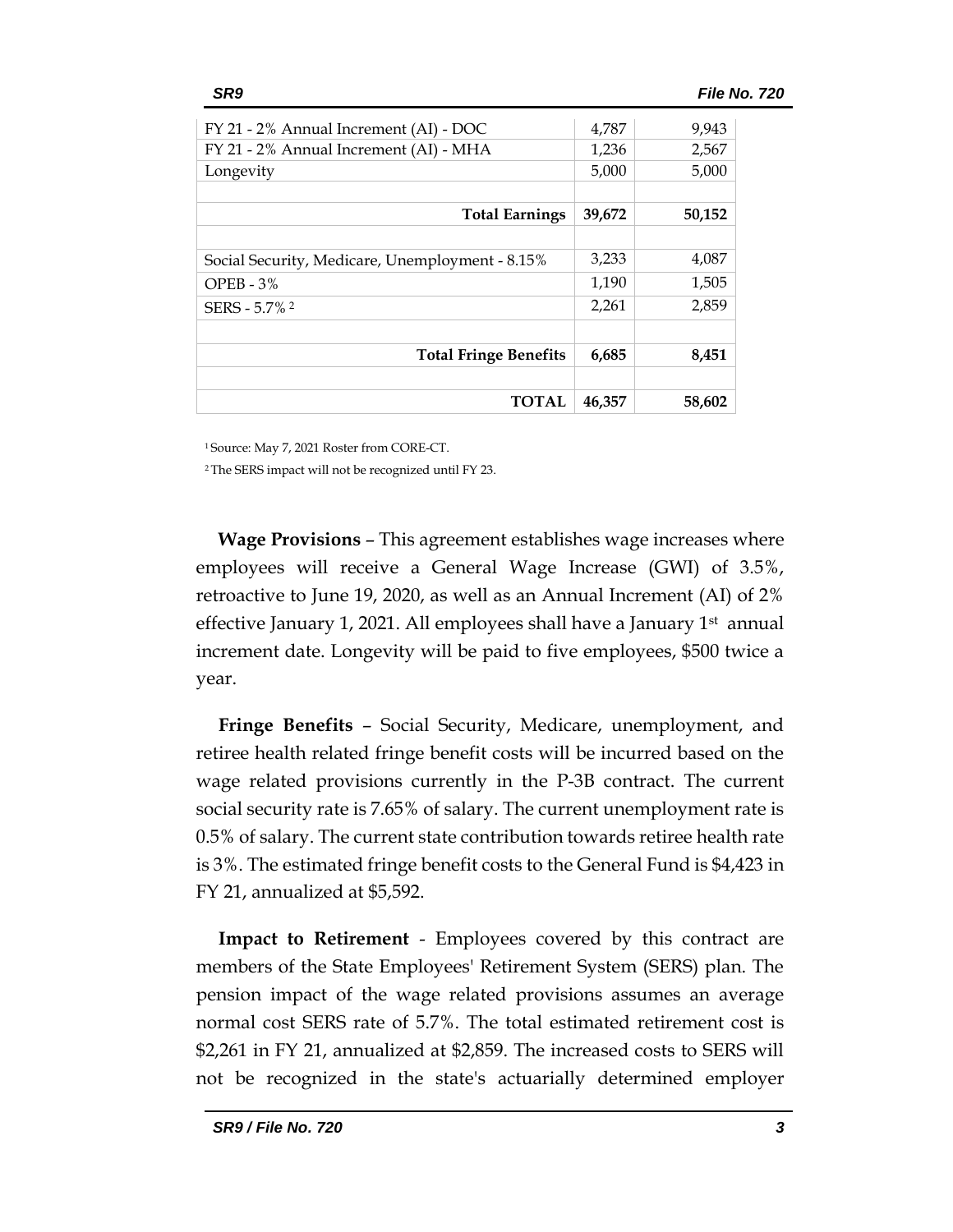contributions (ADEC) until FY 23, as the FY 21 contribution is based on the June 30, 2019 actuarial valuation.

**Funding Availability** – The DOC, MHA, and DCF agencies did not include funding for this contract in their FY 20 - FY 21 budget request. The Reserve for Salary Adjustments (RSA)<sup>3</sup> General Fund account for collective bargaining costs associated with unsettled contracts currently has adequate funding to transfer to DOC, MHA, and DCF. Lastly, the provisions of this agreement remain in effect until a subsequent agreement is negotiated by the parties.

**Member Overview** – There are 7 employees currently classified as State School Principals (SSP) 1 and 2 who would join the P-3B union. The employees will remain in their existing range plans, but they will be retitled SSP in lieu of MP through at least the end of any successor agreement to the 2016-21 P-3B contract. The agreement will expire on June 30, 2021.

#### *The Out Years*

The impact of the provisions of this resolution will remain in effect in future years subject to the outcome of the collective bargaining process.

*Sources: Core-CT Financial Accounting System*

<sup>3</sup> The RSA account is used to finance collective bargaining and related costs that are not included in individual agency budgets.